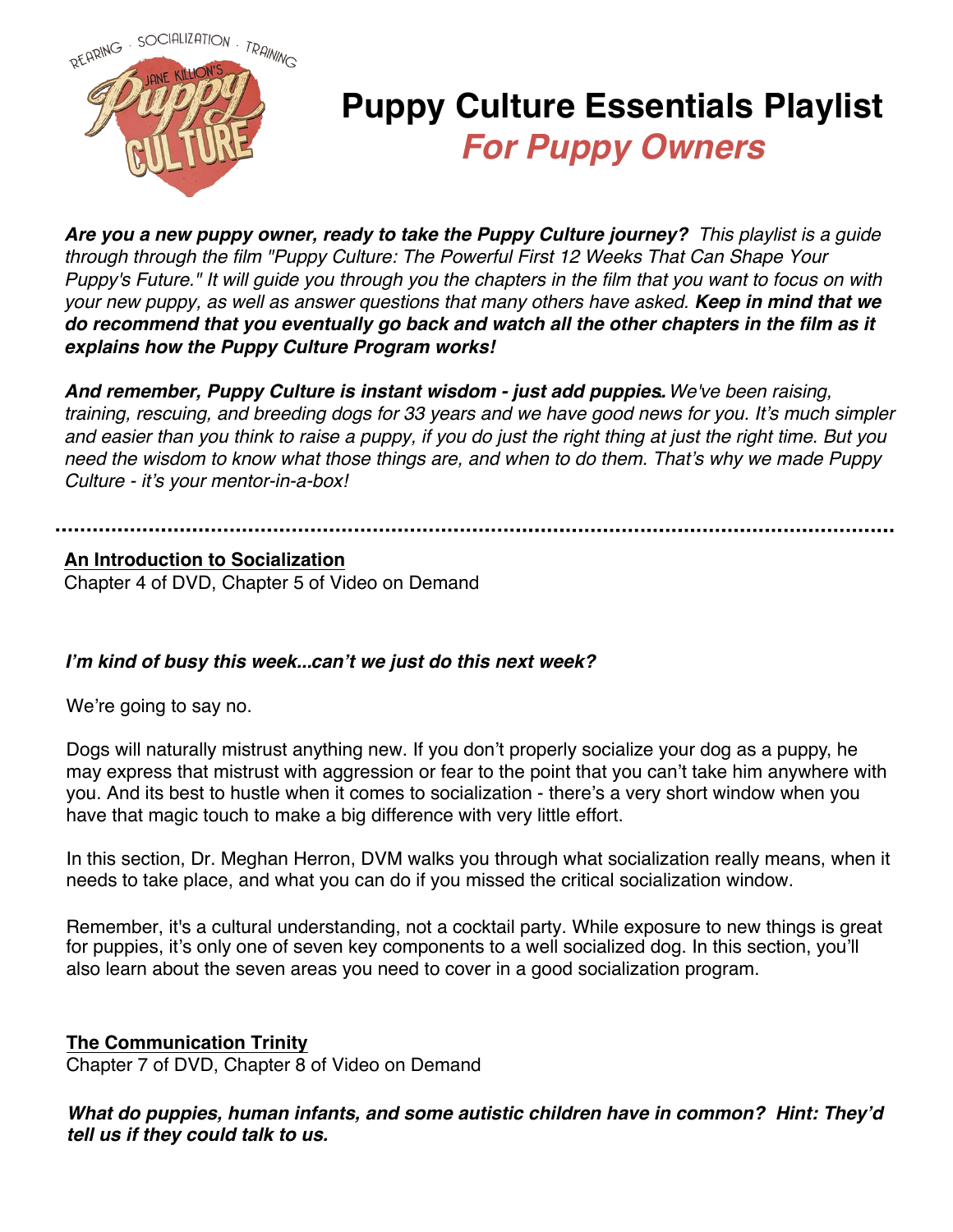Did you know that the ability to communicate and control outcomes has been proven to reduce frustration, aggression, and improve mental function in animals and in humans?

In this fascinating first step of your new life with your puppy, you'll learn how to give your puppy a voice by using "doggy sign language." Once you see your puppy "talking" to you, you'll never feel the same way about puppies and dogs again!

# **Potty Training**

Chapter 10 of DVD, Chapter 11 of Video on Demand

#### *It's easy, we promise.*

Puppies will naturally potty train themselves, if you just have a tiny bit of patience and persistence. Learn how to plan, manage, and get out of the way so your puppy can house train himself!

#### **Little Monsters - Is My Puppy Normal?**

Chapter 11 of DVD, Chapter 12A of Video on Demand

### *Ouch! What is WRONG with this puppy?*

Nothing. Your biting, growling, barkin', jumpin' fool of a puppy is totally normal. But a "normal" puppy is not pre-programmed to behave the way we would like, so we have some work to do.

### **Love Hurts - Biting**

Chapter 12 of DVD, Chapter 12B of Video on Demand

### *Love hurts. But you don't have to stand in the line of fire.*

We've been raising puppies for almost 35 years and we can make you two iron-clad promises:

- 1. Your puppy is not biting you or your children because he's dominant. He's biting you because that's what puppies do. Every one of them, since the beginning of time.
- 2. If you follow our simple instructions, you and your kids won't get hurt and the puppy will grow out of biting. Really, hand to our hearts, we swear.

### **Everything Here is Mine - Resource Guarding**

Chapter 13 of DVD, Chapter 12C of Video on Demand

#### *My little angel would never growl at me... would he?*

Yes, I'm afraid he would. Resource guarding often does not emerge until the puppy is closer to 18 months old. The sad thing is that resource guarding is virtually 100% preventable with some ridiculously easy early interventions, but owners don't do them because their puppy is "so sweet."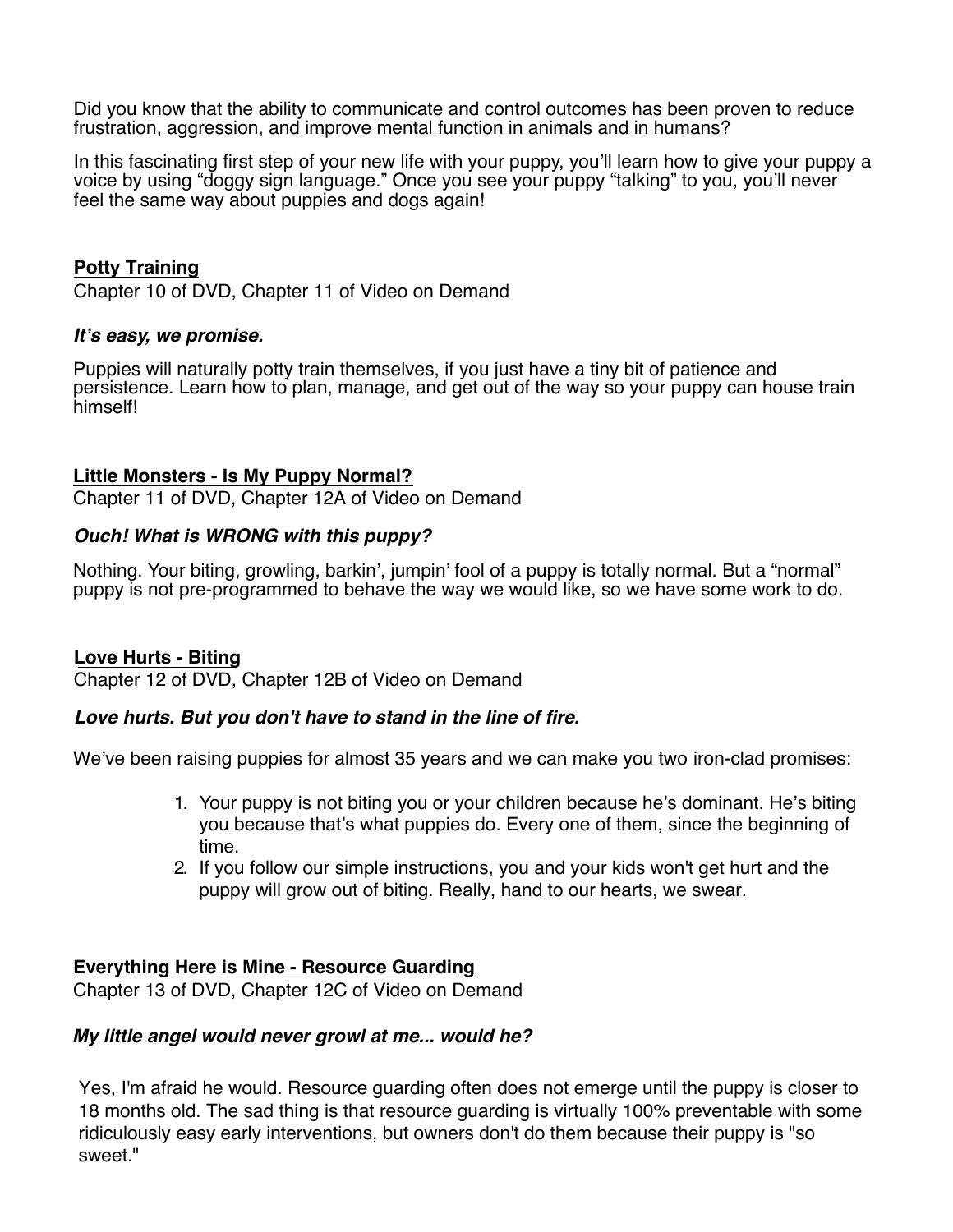You need to do these super easy and quick protocols NOW with your cute bundle of fur, while he's still little and cute.

# **Why Not Just Punish? The Outcomes of Reward Versus Punishment**

Chapter 15 of DVD, Chapter 12E of Video on Demand

# *Wouldn't my puppy learn faster if I tell him when he's wrong?*

Oddly enough, the research says no. Dr. Meghan Herron, DVM, tells us about the results of her research into the use of reinforcement vs confrontational training methods and the results may surprise you!

### **Ready... Or Not?**

Chapter 17 of DVD, Chapter 14 of Video on Demand

### *I can't wait for everyone to meet my new puppy!*

In this section you'll receive our four part essential socialization plan for new puppy owners.

8-10 weeks of age can be an extra sensitive time for puppies - something we call a fear imprint period. We demonstrate how to deal with your puppy's natural fear periods and give you Puppy Culture guidelines to keep your puppy comfortable and safe!

### **Practical Skills Training**

Chapter 18 of DVD, Chapter 15 of Video on Demand

### *Time for some social graces...*

In order for you to be able to get your puppy out and enjoy a rich socialization experience, you're going to need a few handy behaviors:

- **Recall** How to become a puppy magnet.
- **Crate Training** Be kind to your dog and keep your sanity.
- **Advanced Manding** Ask and ye shall receive. And everyone's happier.
- **Leash Walking** Because it's fun to go places with your dog.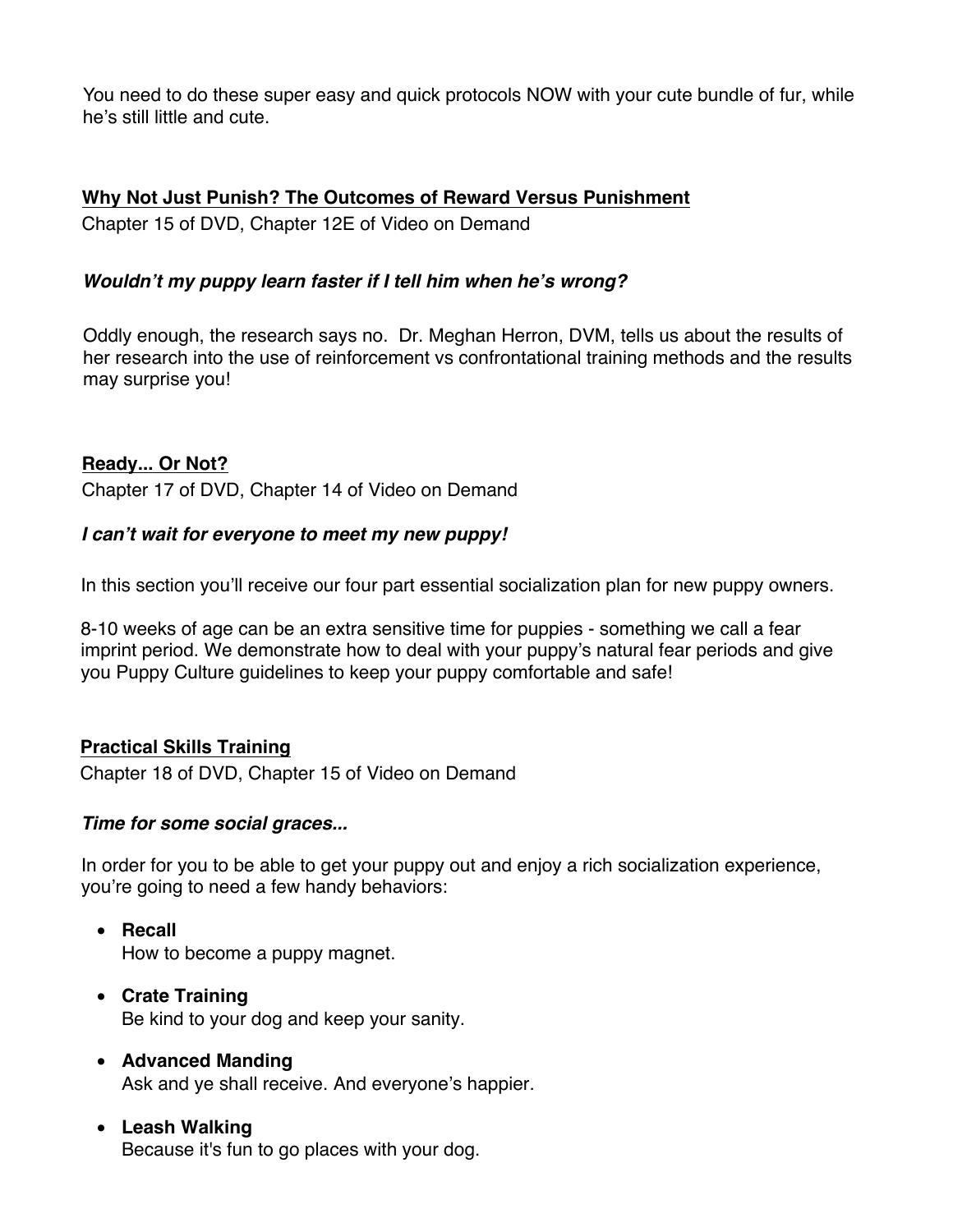# **Running With The Big Dogs**

Chapter 19 of DVD, Chapter 16 of Video on Demand

#### *Does this really all have to happen now?*

In this section, we give you a plan for these very important last two weeks in the critical socialization period. You'll learn how to set up good socialization sessions with outside dogs, make sure you're covering all the bases with your socialization program, balance exercise and rest for calmer puppies, and finally, how to take all the skills on the road and do crosstraining trips!

### *But what if I got my puppy after 12 weeks old?*

No worries, you can still do all the same things with your puppy it just may take more exposures to get the same result, and you may have to do more training. But you can still use our socialization and enrichment program for your puppy!

### **Vaccination vs Socialization**

Chapter 20 of DVD, Chapter 17 of Video on Demand

### *The danger may not lie where you think it does.*

Is it safe to take your puppy out to be socialized before he receives all his shots? Drs. Kenneth Leal, DVM, and Meghan Herron, DVM explain in simple terms how vaccines work. You learn what the real risks and benefits are of taking your puppy out in the world to be socialized before he's finished with his puppy shots, and how and when you can socialize your puppy safely.

### **Puppy Kindergarten**

Chapter 21 of DVD, Chapter 18 of Video on Demand

### *Does it really matter where I take my puppy for puppy class?*

Yes, it matters so much that we wish every person who is even thinking of a puppy would watch this section **before** they get a puppy, so they have time to shop for a suitable puppy class.

A good puppy class is the cornerstone of your puppy's socialization, but a bad puppy class can scar your puppy for life. In this section Dr. Terri Bright, Director of Behavioral Services at the MSPCA Boston gives you a 12 point checklist that you can use to find a good puppy class for your puppy.